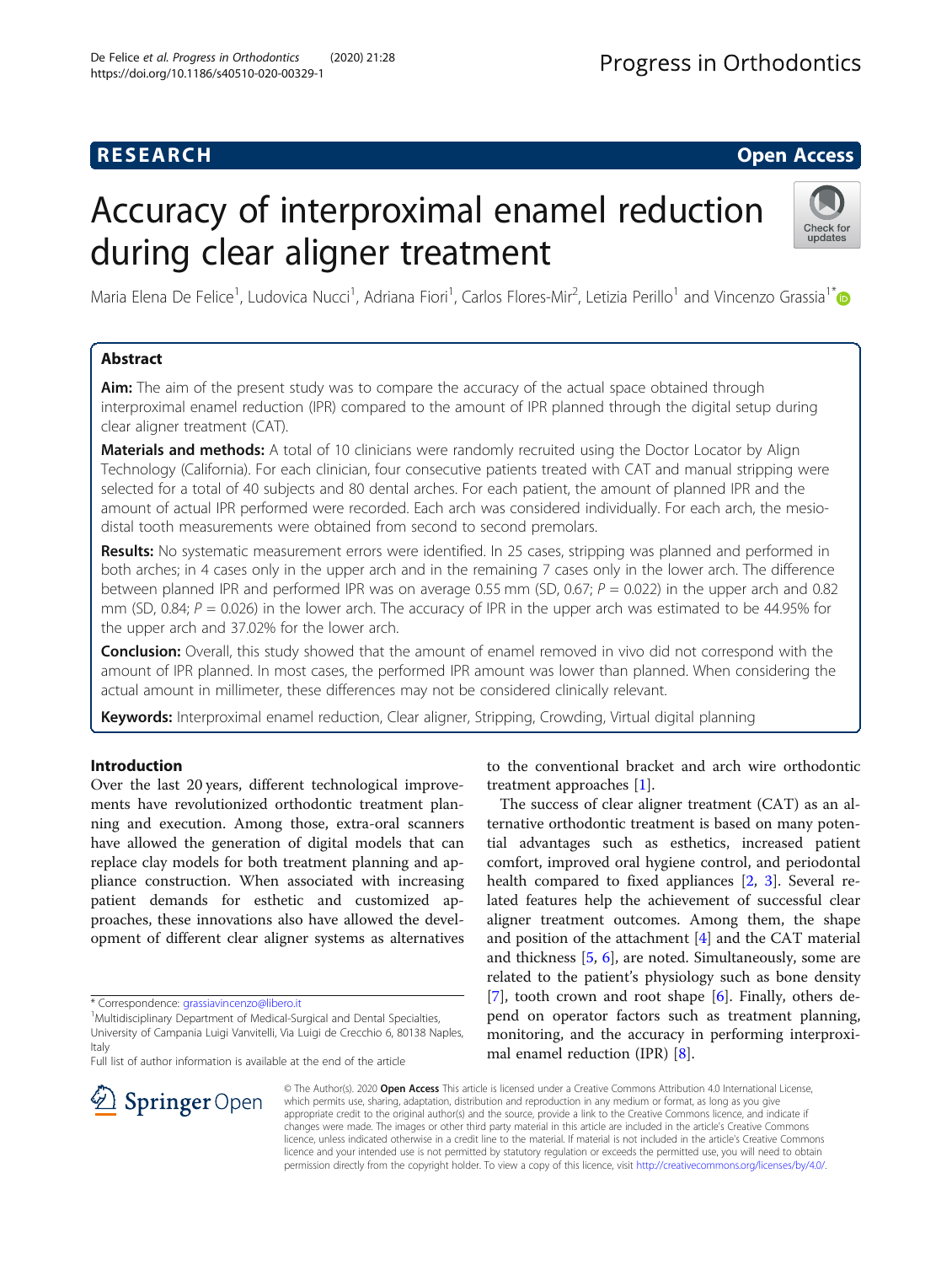Interproximal tooth surface reduction is a common procedure used during orthodontic treatment aimed to reduce mesio-distal tooth size dimensions to address lack of space (mild and moderate crowding), Bolton tooth-size discrepancy, correction of morphologic anomalies, tooth reshaping and management of gingival papilla [\[9\]](#page-6-0). Clinically, the most accepted IPR techniques include air-rotor stripping technique with fine tungsten-carbide or diamond burs, handpiece or contra-angle-mounted diamond-coated disks, and handheld or motor-driven abrasive metal strips [[10](#page-6-0)].

In crowded cases where non-extraction approaches are indicated, IPR can reduce the amount of buccal expansion needed to minimize the periodontal and stability-related risks associated with this tooth movement direction. Also, some studies reported that widened proximal tooth contacts obtained after this procedure can stabilize treatment results [[11](#page-6-0)]. Moreover, correction of anterior crowding with IPR can avoid imperfections known as "black triangles," due to the presence of ideal gingiva apposition areas that reduce or prevent retrusion of papillae thereby improving esthetic results [\[12\]](#page-6-0). Long-term analysis of IPR showed the absence of iatrogenic damage like dental caries, gingival problems, or increased alveolar bone loss [\[13](#page-6-0), [14](#page-6-0)].

In CAT, IPR is pre-planned during virtual software-based treatment set up. The operator can choose the interproximal areas where to gain space, the amount of enamel to be removed and the stage when to perform movement [[15\]](#page-6-0). Obviously, to get the predicted programmed movements it is important that the amount of IPR actually done is as expected and planned [\[16\]](#page-6-0). There is a lack of reliable literature on this subject, especially on the predictability of in vivo stripping. Many related studies focused on the tooth surface after IPR and so far, only two studies have investigated, in vitro, a quantitative evaluation of stripped enamel and its reliability compared to what was supposed to be attained  $[8, 17]$  $[8, 17]$  $[8, 17]$  $[8, 17]$ . Hence, the aim of the present study was to evaluate in vivo; the accuracy of space obtained with IPR clinically during CAT compared to the amount of enamel reduction planned through the digital setup.

#### Materials and methods

#### Subject recruitment

The institutional review board at the University of Campania "Luigi Vanvitelli" granted ethical approval for this prospective study (No. 308 dated 20/51/2019).

The sample size was estimated based on preliminary data. A minimum sample of 39 subjects was needed in order to achieve 80% power, with an alpha of 5% to detect a 0.5 mm difference (SD 0.5 mm).

A total of 10 orthodontists were randomly recruited using the Doctor Locator (DL), an application developed on own website by Align Technology (San Jose, California). Inclusion criteria set for the selection were at least 5 years of experience in CAT; execution of IPR with manual strips; at least 20 patients treated with clear aligner last year. Ten Italian ZIP code have been randomly drawn and entered in the DL application. From the list of providers in that area, the first ten doctors that agreed to participate were included. For each provider, the last four consecutive patients started with clear aligner, and manual stripping was selected for a total of 40 subjects and for a potential total of 80 dental arches.

Patients were recruited according to the following inclusion criteria: adult patients with full permanent dentition, non-extraction orthodontic treatment with CAT, use of composite attachments, treatment plan including IPR (between 0.1 mm and 0.5 mm per tooth), and no visible anomaly of enamel.

#### 3D casts and treatment protocol

Before and after stripping, models with silicone impressions were acquired and they were scanned by a 3 dimensional (3D) laser scanner (3Shape, Copenhagen, Denmark). Initial setups were obtained using ClinCheck (Align Technology, San Jose, California), and IPR was planned by each clinician according to the individual patient's treatment needs. The amount of planned IPR was recorded in an Excel file. Patients were instructed to wear aligners for 22 h per day, except during meals and oral hygiene procedures. Patients were asked to replace aligners on average every 10 days. IPR was performed at the programmed stage according to the virtual treatment staging.

At the scheduled appointment for IPR, separator rings were placed between the teeth for 10 min before the procedure, to make space, to improve visibility and for access to the contact point. Enamel reduction was achieved using single-sided diamond-coated strips (Hopf, Ringleb & Co. GmbH & CIE, Berlin, Germany) and the amount of space obtained was checked with metal gages (Aestetika S.R.L., Terni, TR Italy). Subsequently, polishing strips were used to remove all irregularities. Topical fluoride was also used and left on the reduced teeth for 5 min.

#### Measurement protocol

STL files (Standard Triangulation Language) of the dental casts at the beginning and at the end of aligners planned were exported from ClinCheck and imported into Ortho Analyzer (3Shape, Copenhagen, Denmark). For each patient, we analyzed upper and lower arches before (T0) and after (T1) treatment with planned CAT and IPR. Measurements were performed by the same operator from the second bicuspid to the second bicuspid of each arch. Mesiodistal tooth dimensions were obtained according to the following procedure: as a first step, an operator defined the tooth long axis with a plane, then the software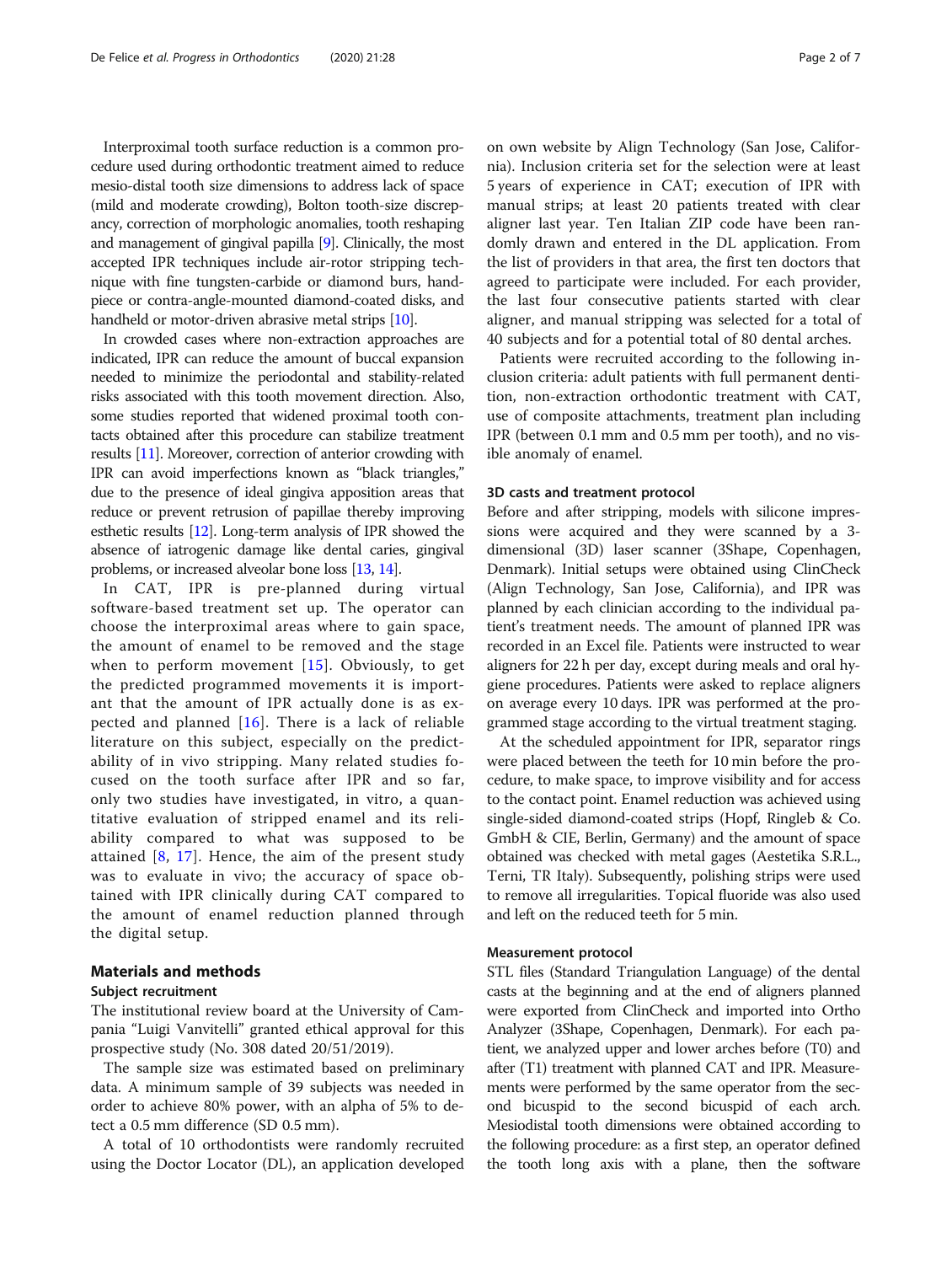measured the distance from this plane to the farthest points mesially and distally on the tooth (Figs. 1 and [2\)](#page-3-0). Then for each arch, the mesio-distal teeth dimensions were measured from second to second premolar before and after IPR (Fig. [3\)](#page-3-0). Full arch amount of IPR performed was obtained through the difference between the length mesio-distal tooth diameters before and after treatment. The following formula was used to quantify the accuracy of IPR:

IPR accuracy : percentage of accuracy  $100\%$  [IPR planned - performed/planned  $\times$  100%]

Thus, an index of the accuracy of each movement was obtained: the closer the value to 1, the more precise the IPR was performed by the operator (100% of the prescription). The mean accuracy index, standard deviation, and mean standard error were calculated, and the Student's t test for single samples ( $P < 0.05$ ) was applied in cases in which the accuracy of the IPR was significantly different to 1, i.e., significantly lower than 100% of the prescription.

To evaluate if the amount of anterior crowding could affect the accuracy of IPR, the Little's irregularity index was calculated for each arch.

#### Statistical analysis

For continuous variables, means and standard deviations were calculated. For categorical variables, absolute numbers were reported. Categorical variables were compared with  $\chi^2$ .

Comparison of continuous variables between time points was made through unpaired  $t$  tests, while average changes within individual cases were tested through paired  $t$  tests.

The level of statistical significance was set at  $P < 0.05$ for all statistical tests.

#### Method of error

A digital caliper (Schieblehre digital 59112; Fino, Bad Bocklet, Germany) was used to verify the accuracy of the virtual measurements comparing them with in vivo mesiodistal premolar widths [[8\]](#page-6-0). Five measurements were performed after 1 month by the same operator to perform error analysis. Measurements were also repeated on eight randomly selected digital models (4 upper and 4 lower arches).

Dahlberg's D was calculated to quantify the measurement error, and Student's  $t$  test for paired data to identify any systematic error.

## Results

#### Reliability

Measurement method analysis confirmed that there were no systematic measurement errors with any of

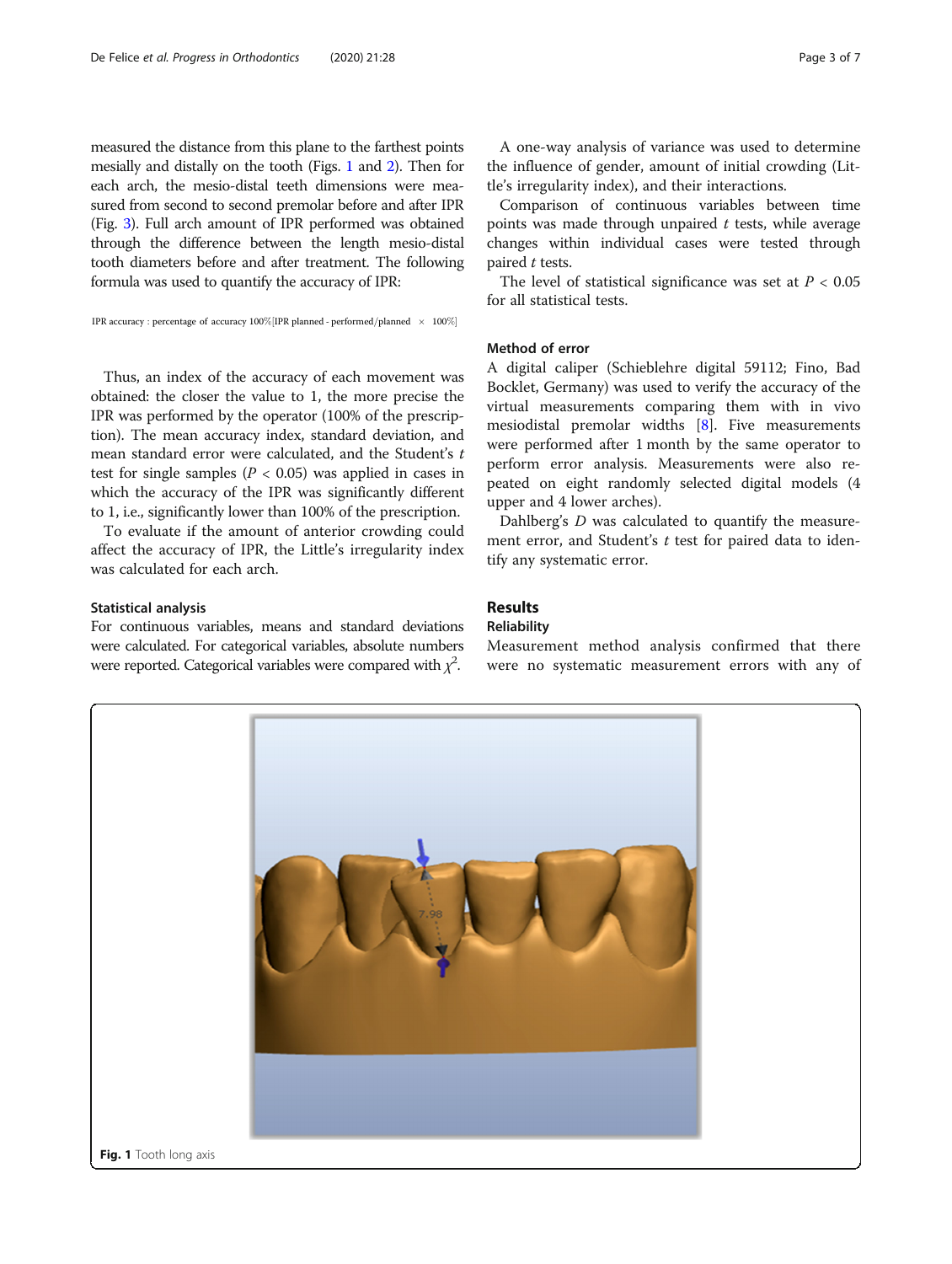<span id="page-3-0"></span>

mesio-distal tooth dimensions before and after treatment as shown in Table [1.](#page-4-0)

#### Main results

The study group consisted of 40 subjects. In 25 patients, stripping was planned and performed in both arches; in 4 patients only in the upper arch and in the remaining 7 only in the lower arch for an amount of 61 arches selected for our study.

In the upper arch, IPR was planned on average for 1.09 mm (SD: 1.13) of enamel reduction with a maximum value of 3.60 mm and a minimum of 0.30 mm. The IPR programmed in the lower arch was on average more than in the upper (1.43 mm, SD: 1.10) with values from 3.50 to 0.40 mm (Table [2\)](#page-4-0).

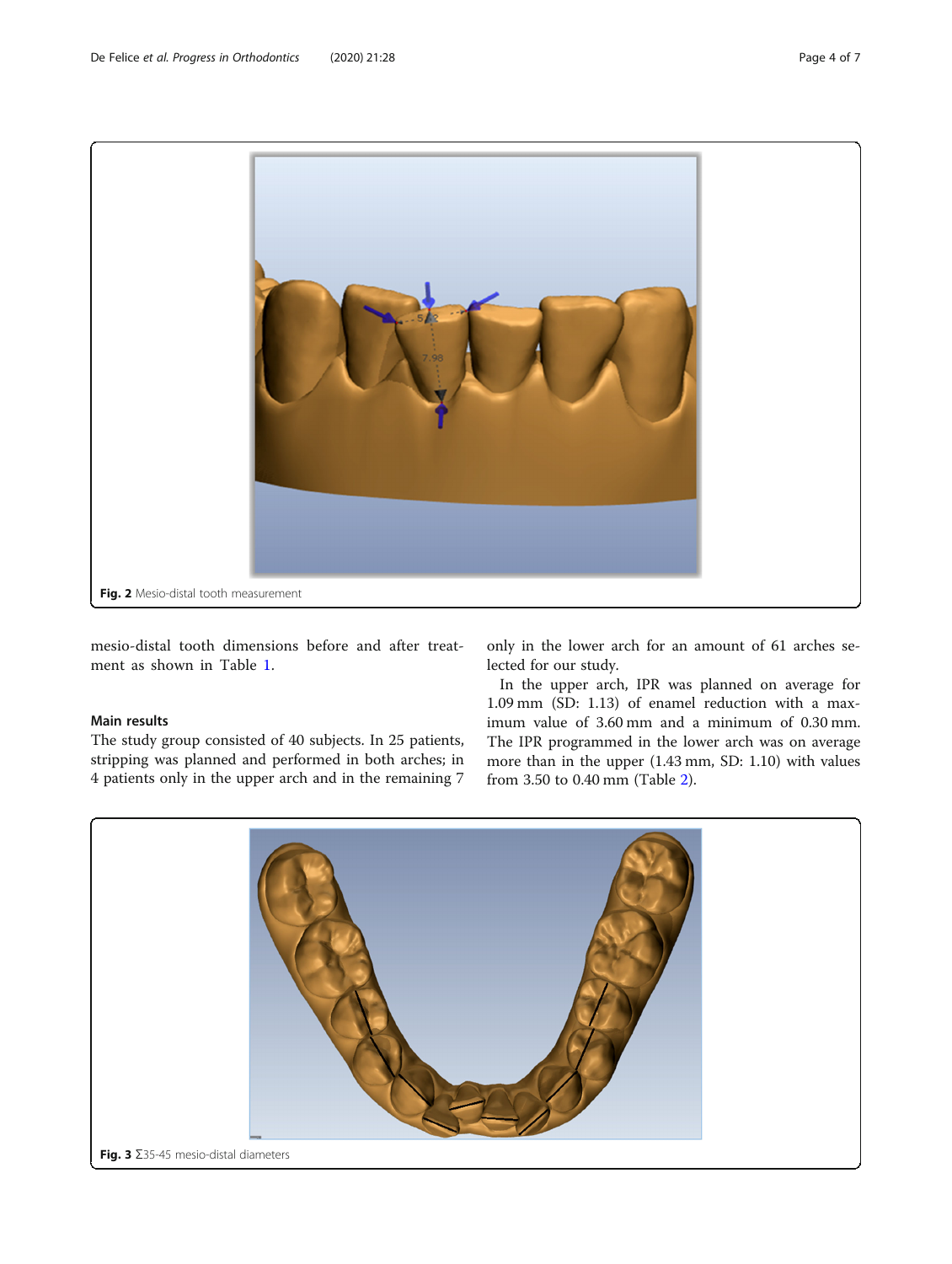|            | Tooth | Mesio-distal tooth diameter T0 |                          | Mesio-distal tooth diameter T1 |                          |  |
|------------|-------|--------------------------------|--------------------------|--------------------------------|--------------------------|--|
|            |       | <b>D</b> Dahlberg (mm)         | Systematic error P level | D Dahlberg                     | Systematic error P level |  |
| Upper arch | 11    | 0.30                           | 0.12                     | 0.39                           | 0.16                     |  |
|            | 13    | 0.29                           | 0.23                     | 0.97                           | 0.12                     |  |
|            | 15    | 0.78                           | 0.17                     | 0.27                           | 0.26                     |  |
|            | 22    | 0.43                           | 0.12                     | 1.01                           | 0.06                     |  |
|            | 24    | 0.67                           | 0.18                     | 0.43                           | 0.14                     |  |
| Lower arch | 31    | 0.65                           | 0.09                     | 0.75                           | 0.13                     |  |
|            | 33    | 0.47                           | 0.12                     | 0.59                           | 0.14                     |  |
|            | 35    | 0.45                           | 0.13                     | 0.86                           | 0.21                     |  |
|            | 42    | 0.88                           | 0.25                     | 0.67                           | 0.20                     |  |
|            | 44    | 1.11                           | 0.08                     | 0.39                           | 0.11                     |  |

<span id="page-4-0"></span>Table 1 Error analysis

In the upper arch, the mean of IPR performed was 0.55 mm (SD: 0.64) less than programmed (1.09 mm) (Table 2), except for two patients where an excess of enamel of respectively 0.79 and 0.21 mm was removed.

In the lower arch, the amount of enamel removed was on average  $0.82$  mm (SD,  $\pm$  0.84) less than planned (1.43) mm) (Table 2), except for four cases where a reduction of enamel tissue at the end of treatment was recorded as 1.09, 3.31, 1.76, 0.91 mm instead of 0.60, 2.90, and 1, and 0.80 mm with an excess of IPR of 0.49, 0.41, 0.76, and 0.11 mm respectively.

The difference between planned IPR and performed IPR was on average −0.49 mm (SD, 0.53) in the upper arch and −0.53 (SD, 0.66) in the lower arch. A statistically significant difference was found ( $P = 0.022$  in upper arch and  $P = 0.026$  in the lower arch). Therefore, the accuracy of IPR in the upper arch was estimated to be of 44.95% while this value amounted to 37.02% in the lower arch (Table 2).

The mean of Little's irregularity index was reduced after treatment, and the difference was statistically significant in both arches (Table [3\)](#page-5-0).

The initial amount of crowding evaluated by Little's irregularity index, gender, and their interactions were not factors that influenced the accuracy of IPR performed (one-way ANOVA;  $P > 0.05$ ).

### **Discussion**

The aim of this study was to evaluate the accuracy of IPR during clear aligner treatment. As shown in our

outcomes, performed IPR was significantly different from that planned at the beginning of treatment through virtual digital planning. In most of the cases, the amount of actual IPR performed was lower than what was planned. Only in a handful number of cases (2 in the upper arch and 3 in the lower arch) more IPR was done than planned. The clinical impact of these differences is unknown. Such small differences are unlikely to have a major clinical impact in most cases but should be something that clinicians are aware of. If there is an "underperformance" of actual IPR delivered, they may add an "extra" 20-30%" amount of IPR to be done.

IPR plays an important role during CAT in nonextraction approaches to obtain space to align teeth and/ or to achieve more long-term alignment stability [\[16](#page-6-0)]. So, knowledge of the predictability of this procedure is important to improve treatment outcomes for this technique. This study included only adult patients because they currently represent most of the patients who request orthodontic treatment with CAT and because these patients generally show a better compliance, compared to adolescents, thus reducing a possible source of bias [[3\]](#page-6-0).

Different authors have suggested that IPR may be indicated for patients with good oral hygiene and who have either class I arch-length discrepancies with orthognathic profile, minor class II dental malocclusions (particularly in patients who have stopped growing), or Bolton tooth-size discrepancies [\[3,](#page-6-0) [8](#page-6-0), [18](#page-6-0)]. In contrast, the major contraindications are as follows: need of space

|  |  |  | Table 2 IPR accuracy |
|--|--|--|----------------------|
|--|--|--|----------------------|

|            | IPR plan $(T0)$ |     | IPR perf $(T1)$ |      | Performed-planned IPR (T1-T0) |           | <b>IPR</b> |       |
|------------|-----------------|-----|-----------------|------|-------------------------------|-----------|------------|-------|
|            | Mean            |     | Mean            | SD   | Mean                          | <b>SD</b> | accuracy   | value |
| Upper arch | .09             | 13  | 0.55            | 0.64 | $-0.49$                       | 0.53      | 44.95%     | 0.022 |
| Lower arch | .43             | .10 | 0.82            | 0.84 | $-0.53$                       | 0.66      | 37.02%     | 0.026 |

P value < 0.05 was considered as significant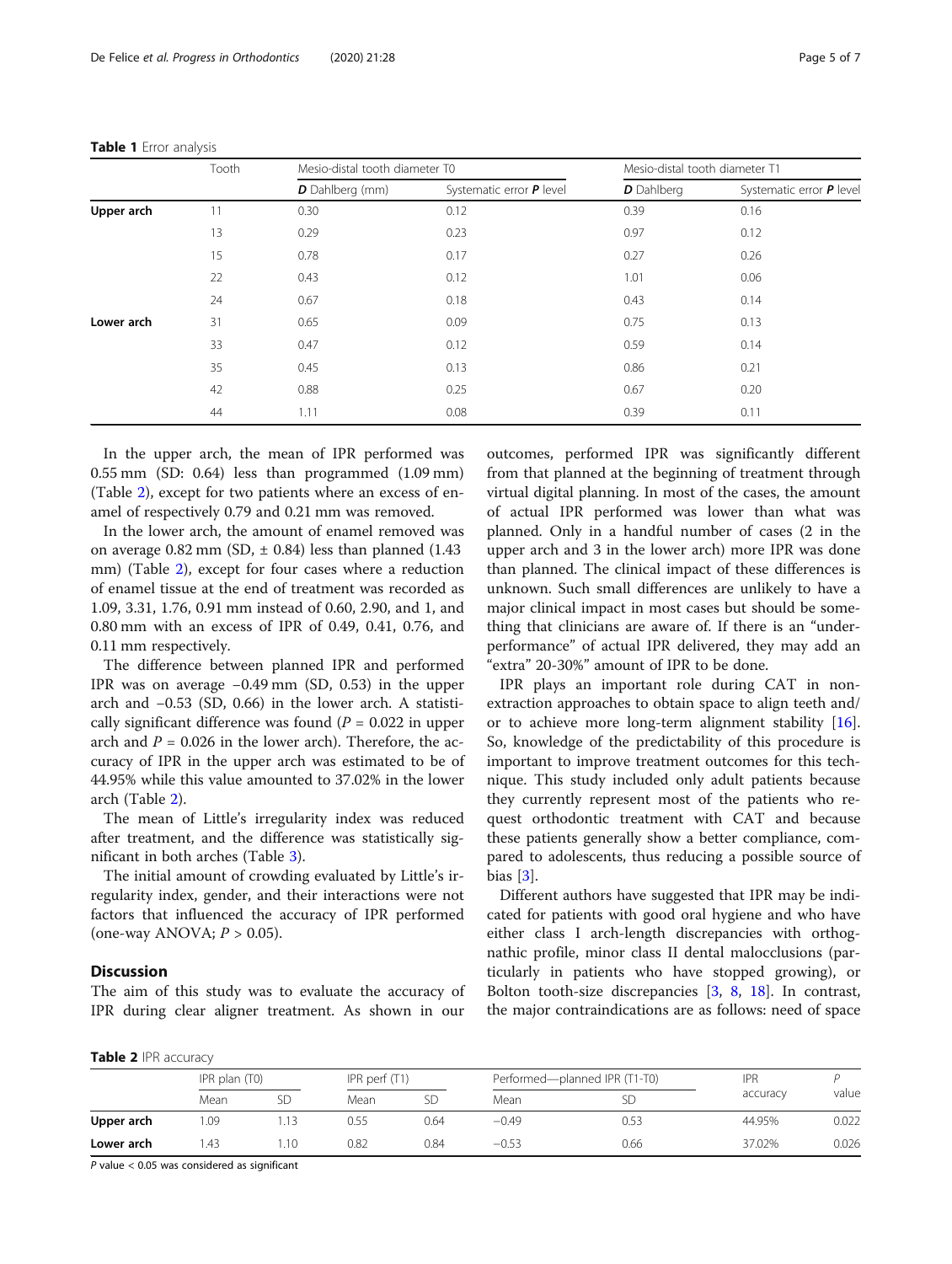|            | Little's irregularity index T0 |        | Little's irregularity index T1 |     | $P$ value |
|------------|--------------------------------|--------|--------------------------------|-----|-----------|
|            | Mean                           |        | Mean                           | ЫL  |           |
| Upper arch | '.26                           | 3.30   | 2.81                           |     | 0.001     |
| Lower arch | 813                            | 4. I C | 2.66                           | -57 | 0.001     |

<span id="page-5-0"></span>Table 3 Little's irregularity index before and after treatments

P value < 0.05 was considered as significant

more than 8 mm per arch, active periodontal disease, enamel hypoplasia, tooth hypersensitivity, multiple restorations, round-shaped premolar, young patients with large pulp chambers [\[14](#page-6-0), [19\]](#page-6-0). It is important to avoid tooth imperfections after IPR which may facilitate an increased risk of caries. Many authors recommend IPR of no more than half the enamel coating's original thickness to avoid proximity to the dentin [[8](#page-6-0), [16,](#page-6-0) [20\]](#page-6-0). Since teeth show a wide range of morphology variation, some authors have even suggested an enamel thickness measurement taken through radiographs to calculate a more specific reduction  $[16]$ . Lapenaite  $[19]$  $[19]$  suggests reducing the enamel to a maximum of 0.3 mm per contact point for maxillary incisors, 0.2 mm for mandibular incisors, and 0.6 mm for premolars and molars. This information can be used in clinical orthodontics to decide when to do IPR and be realistic about how much is needed.

Accuracy of IPR performed is a multifactorial issue. The amount of enamel reduction depends on several factors: some are associated with tooth characteristics such as enamel hardness, crown anatomy, tooth position. The results of our study have shown that the amount of anterior crowding measured by the Little's irregularity index does not influence the accuracy of the IPR performed. Other important factors are the techniques used for enamel removal and the exerted pressure during the enamel reduction procedure, hardness, and particle size of the abrasive, time used to apply it, reliability of space analysis, and operator's experience [ $16$ ]. Also, the fact that, when measuring the amount of IPR performed with calibration gages, the pressure added to fit the gages between the contact points creates "non-actual existing" spaces by PDL compression. It can often happen that the measurement of the space obtained is also distorted by the inclination of the gage or in any case by excessive pressure exerted by the operator during its use. These problems can therefore induce errors of both defect and excess. It is also possible that the lower than expected IPR values in our study are due to a fear by the clinician of doing too much IPR or it can be due to the technique used (manual abrasive strips) which are more precise but slower to be completed thereby increasing the need for chair time by the clinician.

In our study, we decided to analyze only the use of handheld abrasive strips. They are manufactured in different sizes and varying thickness and this technique

allows for easy access to the interproximal area due to their flexibility and can also be used for finishing or proximal surface recontouring. For these features, they are more reliable and precise and crown morphology deformations or enamel incongruous reduction can be avoided, conditions that could arise with burns. Otherwise their use requires more time, especially in cases where a consistent IPR has been programmed. Johner et al. concluded in an in vitro setting that while testing three different IPR methods that the average amount of enamel reduction obtained was, in general, less than what was intended  $[8]$  $[8]$ . However, large variations were observed regardless of the method used. Indeed, they showed that hand-pulled abrasive strips were not as efficient because space obtained after stripping is not as much as expected. The same authors highlighted that the amount of enamel reduction was generally overestimated, especially for intended stripping of 0.2, 0.3, and 0.4 mm  $[8]$  $[8]$ . Our results are in agreement with those of Johner et al. that the amount of enamel removed (around 50%) in vivo is generally less than expected, except in a limited number of cases [\[8\]](#page-6-0). As shown in Table [2,](#page-4-0) the amount of enamel removed in vivo was generally less in the lower arch, probably due to greater difficulty for the operator to perform the procedure and due to the tongue obstructing proper access.

The planned IPR in this sample was carried out after analysis of the space and after evaluating the mesiodistal measurements using the dedicated software. This software allows for step-by-step teeth movement programming, moreover, they can virtually separate the teeth and enlarge and rotate them for better visualization. These procedures should allow a much more accurate and simple evaluation of the mesio-distal measurements, compared to the use of a manual caliber or a digital caliber, which are strictly dependent on the operator, on dental cast quality, and on the operator learning curve, in particular, for the use of the manual gage that could be more difficult in cases where the teeth are rotated.

During CAT, the software could plan all IPR required, at the beginning of treatment when the present crowding could make the practice more challenging. It may be suitable to obtain an initial alignment of the teeth before proceeding with the enamel reduction, so it is easier to access the interproximal areas. On the other hand,